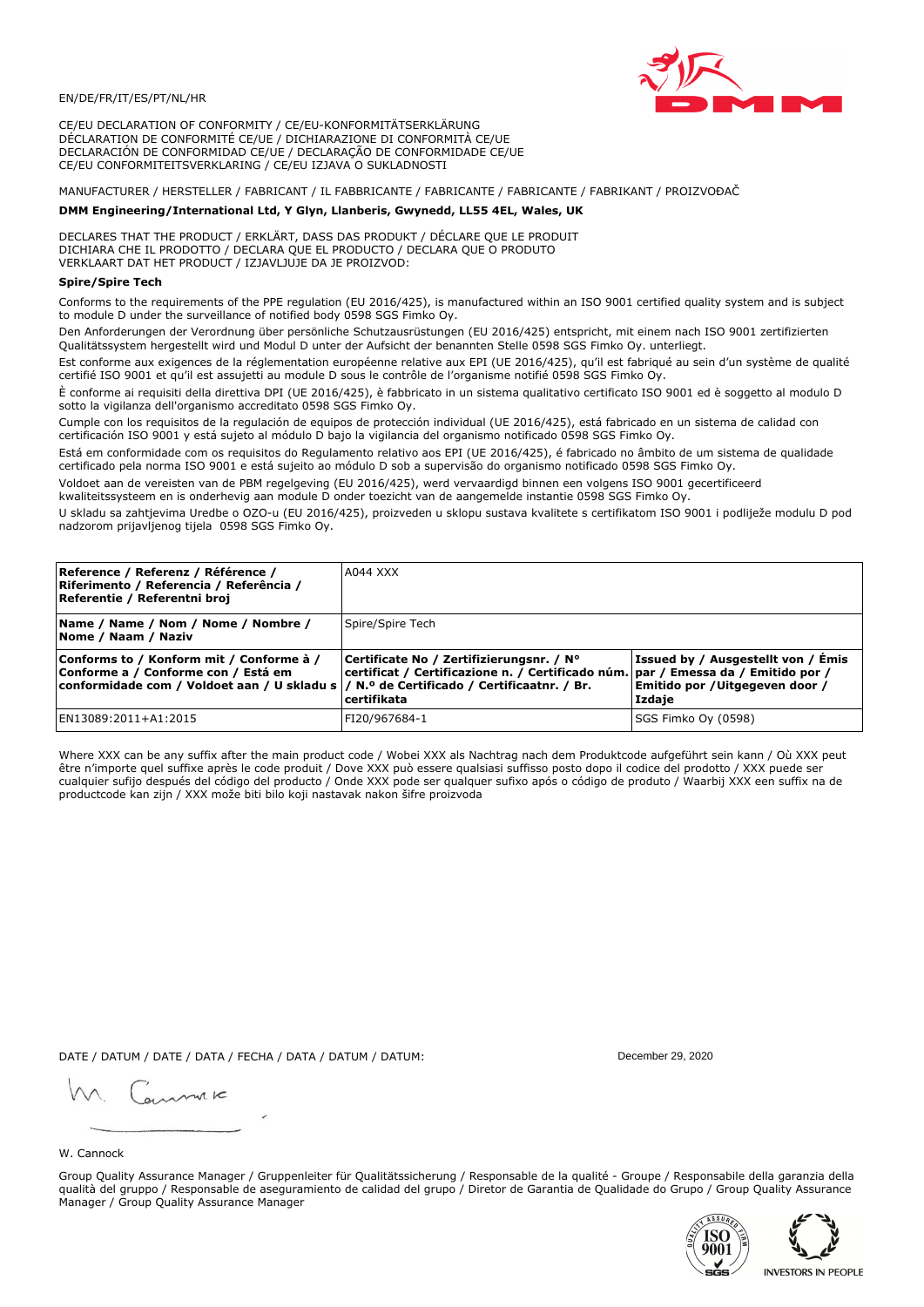

CE/EU-SAMSVARSERKLÆRING / CE/EU-FÖRKLARING OM ÖVERENSSTÄMMELSE CE/EU-VAATIMUSTENMUKAISUUSVAKUUTUS / CE/EU-OVERENSSTEMMELSESERKLÆRING DEKLARACJA ZGODNOŚCI WE/UE / CE/EU PROHLÁŠENÍ O SHODĚ CE/EÚ VYHLÁSENIE O ZHODE / DIKJARAZZJONI TA' KONFORMITÀ TAL-KE/UE

# PRODUSENT / TILLVERKAREN / VALMISTAJA / PRODUCENT / PRODUCENT / VÝROBCE / VÝROBCA / IL-MANIFATTUR

### DMM Engineering/International Ltd, Y Glyn, Llanberis, Gwynedd, LL55 4EL, Wales, UK

ERKLÆRER AT PRODUKTET / INTYGAR ATT PRODUKTEN / VAKUUTTAA, ETTÄ TÄMÄ TUOTE / ERKLÆRER, AT PRODUKTET / OŚWIADCZA, ŻE<br>WYRÓB / PROHLAŠUJE, ŽE PRODUKT / VYHLASUJE, ŽE VÝROBOK / JIDDIKJARA LI L-PRODOTT:

Overholder kravene i PVU-forordningen (EU 2016/425), er produsert innenfor et ISO 9001-sertifisert kvalitetssystem og er underlagt modul D under overvåkning av teknisk kontrollorgan 0598 SGS Fimko Oy.

Uppfyller kraven för PPE-reglerna (EU 2016/425), tillverkas inom ett ISO 9001-certifierat kvalitetssystem och är föremål för modul D under övervakning av anmält organ 0598 SGS Fimko Oy.

Noudattaa henkilönsuojaimia koskevan asetuksen (EU 2016/425) vaatimuksia, on valmistettu ISO 9001 -sertifioidun laatujärjestelmän mukaisesti ja että siihen sovelletaan ilmoitetun laitoksen 0598 SGS Fimko Oy.:in alaista D-moduulia.

Overholder kravene i forordningen om personlige værnemidler (EU 2016/425), er fremstillet i inden for det certificerede ISO 9001kvalitetssystem, og er underlagt modul D under overvågning af det bemyndigede organ 0598 SGS Fimko Oy.

Spełnia wymogi rozporządzenia w sprawie środków ochrony indywidualnej (UE 2016/425), jest produkowany w ramach systemu jakości zgodnego z ISO 9001 i podlega modułowi D pod nadzorem jednostki notyfikowanej 0598 SGS Fimko Oy.

Zařízení splňuje požadavky nařízení o osobních ochranných prostředcích 2016/425, je vyrobeno v systému řízení jakosti certifikovaném podle normy ISO 9001 a podléhá modulu D pod dohledem notifikované osoby č. 0598 SGS Fimko Oy.

Spĺňa požiadavky Nariadenia Európskeho parlamentu a Rady (EÚ) 2016/425 o osobných ochranných prostriedkoch, je vyrobený v rámci systému kvality certifikovaného podľa normy ISO 9001 a podlieha modulu D pod dohľadom notifikovaného orgánu č. 0598 SGS Fimko Oy.

Jikkonforma mar-rekwiżit tar-Regolament dwar il-PPE (UE 2016/425), u huwa manifatturat f'sistema ta' kwalità certifikata għall-ISO 9001 u soggett għall-modulu D taħt is-sorveljanza tal-korp notifikat 0598 SGS Fimko Oy.

| <b>Referanse / Referens / Viite / Reference / Nr</b> A044 XXX<br>referencyjny / Reference / Značka /<br>Referenza                                                                                      |                                                                                                         |                                                                                                         |
|--------------------------------------------------------------------------------------------------------------------------------------------------------------------------------------------------------|---------------------------------------------------------------------------------------------------------|---------------------------------------------------------------------------------------------------------|
| Navn / Namn / Nimi / Navn / Nazwa /<br>Jméno / Názov / Isem                                                                                                                                            | Spire/Spire Tech                                                                                        |                                                                                                         |
| Overholder / Uppfyller kraven för / Vakuus<br>myönnetty perustuen standardiin: /<br> Overholder / Spełnia wymogi / Je ve shodě s  Č. certifikátu / Certifikat Nru<br> / Je v zhode s / Jikkonforma ma' | Sertifikatnr. / Certifikatnr. / Sertifikaattinro /<br>Certifikat nr. / Certyfikat nr / Č. certifikátu / | Utstedt av / Utfärdat av /<br>Myöntänyt / Udstedt af / Wydany<br>przez / Vydal / Vydal / Maħruġ<br>minn |
| EN13089:2011+A1:2015                                                                                                                                                                                   | FI20/967684-1                                                                                           | SGS Fimko Oy (0598)                                                                                     |

Der XXX kan være ethvert suffiks etter produktkoden / Där XXX kan vara valfri ändelse efter produktkoden / Jossa XXX voi olla mikä tahansa tuotekoodin jälkeen tuleva liite. / Hvor XXX kan være ethvert suffiks efter produktkoden / gdzie XXX może być dowolnym przyrostkiem po kodzie produktu / Kde XXX může být jakákoliv přípona za kódem produktu / Kde XXX môže byť akákoľvek prípona za kódom výrobku. / Fejn XXX jista jkun kwalunkwe suffiss wara l-kodici tal-prodott

DATO / DATUM / PÄIVÄMÄÄRÄ / DATO / DATA / DATUM / DÁTUM / DATA:

December 29, 2020

annuic

W. Cannock

Group Quality Assurance Manager / Group Quality Assurance Manager / Group Quality Assurance Manager / Group Quality Assurance Manager / Kierownik ds. Zarządzania Jakością Grupy / Group Quality Assurabce Manager / Manažér riadenia kvality v rámci skupiny / Maniger tal-Assigurazzjoni tal-Kwalità tal-Grupp